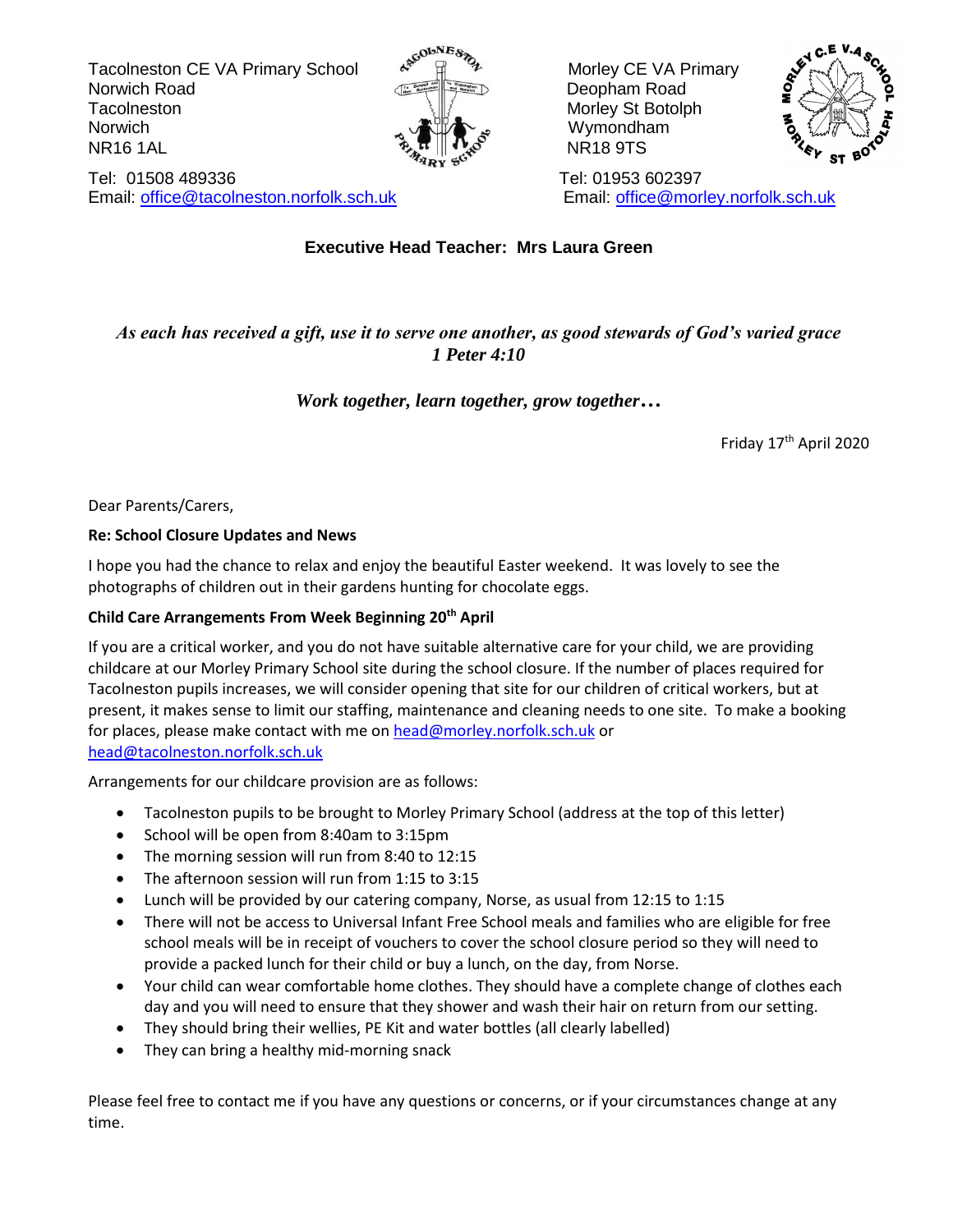#### **Free School Meals:**

The government agreed to provide free school meals for eligible children over the Easter holidays. However, they didn't inform schools of this until the Easter holiday period had begun. We responded immediately by placing orders for the vouchers but the company running the system, Edenred, lacked the capacity to handle the number of orders they received. Yesterday, it appeared that the vouchers had been fulfilled but we are informed that the vouchers may come into people's junk mail folders so it is worth checking there if you haven't received anything so far. Please let us know if you experience any problems in accessing your vouchers.

#### **Transitions**

We understand that children and parents who are due to transition to Year R or high school in September will be particularly anxious about the arrangements for this big change in their lives. We will be contacting our new families in the coming week to explain arrangements to them and I am in contact with the high schools. We will be doing our best to ensure that your children and you receive all of the information that you need prior to them starting in their new setting. Depending upon when the schools come out of lockdown, we will be arranging transition meetings and activities for your children and will let you have details in due course. If you have any questions or concerns, please contact me.

#### **Class Email:**

We have provided the class email addresses so that you can ask your child's class teacher questions about your child's home learning. Please direct any other questions to our office email, as given at the top of this letter. Refer to our website for a full list of email contact addresses.

#### **Google Classroom:**

We sent login details for Google Classroom to all of our families. We have a small handful of children from each class regularly sharing photos and sending messages but it would be lovely to see more. This isn't just about showing how much maths and English they are doing. We want to see them having fun! The children enjoy this safe way to send messages to each other and their teachers and TAs.

#### **Home Learning:**

#### EPSS:

The Educational Psychology & Specialist Support team have produced a list of useful resources for home learning and parent/carer awareness. We have attached the document to this letter.

#### Active Norfolk:

New ideas for keeping active at home are updated every Friday on the Active Norfolk website. The link below will take you directly to the weekly timetable of activities. <https://www.activenorfolk.org/active-at-home-kids>

#### **Celebration Friday:**

Despite the fact that the last two weeks would have been the Easter holiday break, our children seem to have been busier than ever:

- Ezra made a chocolate cake and wrote about it using capital letters and full stops
- Eloisa did a science experiment to make 'gloop' and practised her common exception words while exploring textures
- Baxter has been playing some games that Mrs Easter recommended